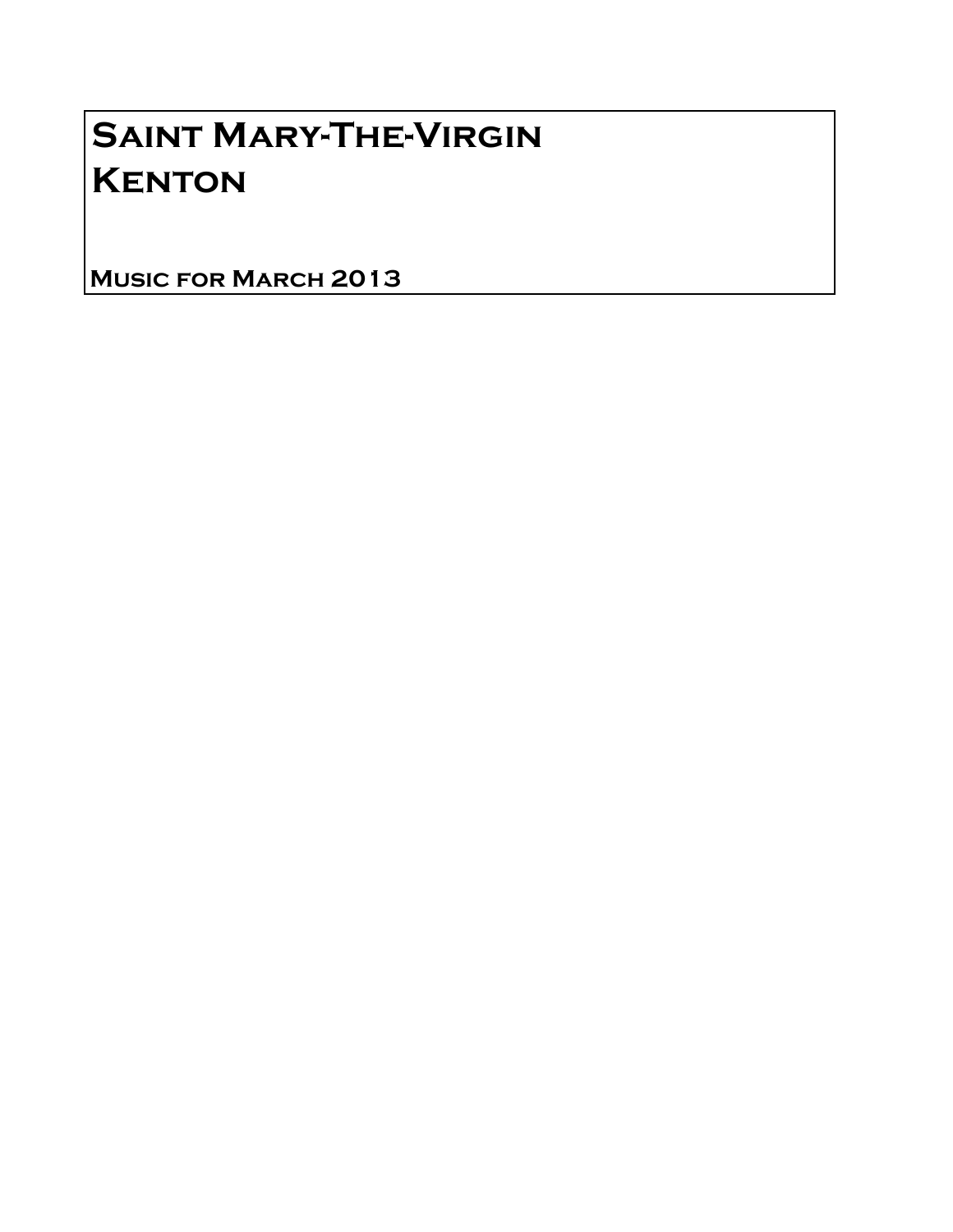| 3rd March                                                                                 | Lent III                                                             |                                                                                                                                                                                                                                      |
|-------------------------------------------------------------------------------------------|----------------------------------------------------------------------|--------------------------------------------------------------------------------------------------------------------------------------------------------------------------------------------------------------------------------------|
| Introit<br><b>Responsorial Psalm</b><br>Gradual<br>Offertory<br>Communion<br>Recessional  | 74<br>69<br>383 (ii)<br>414<br>368                                   | O for a heart to praise my God<br>Page 166<br>Lord, in this thy mercy's day<br>Jesu, lover of my soul<br>O for a closer walk<br>Guide me, O thou great Redeemer                                                                      |
|                                                                                           | Setting                                                              | Asperges / Missa Simplex                                                                                                                                                                                                             |
|                                                                                           | At communion                                                         | A hymn to love                                                                                                                                                                                                                       |
| <b>10th March</b>                                                                         | <b>Lent IV - Mothering Sunday</b>                                    |                                                                                                                                                                                                                                      |
| Introit<br><b>Responsorial Psalm</b><br>Gradual<br>Offertory<br>Procession<br>Recessional | 187<br>66 (t63)<br>461<br>294<br>457 (ii)<br>Setting<br>At communion | Sing we of the blessed Mother<br>Page 167, first setting<br>Forgive our sins<br>There's a wideness in God's mercy<br>Just as I am<br>The King of Love<br>Asperges / St Ralph Sherwin Mass<br>Salve Regina (plainsong)                |
| <b>17th March</b>                                                                         |                                                                      | <b>Lent V - Passion Sunday</b>                                                                                                                                                                                                       |
| Introit<br>Responsorial Psalm<br>Gradual<br>Offertory<br>Communion<br>Recessional         | <b>CH43</b><br>CH570<br>CH197<br>Setting<br>At communion             | CH363 vv 1 - 8 Lift high the cross<br>Page 168<br>CH321 (tNEH385) Jesu, the very thought of thee<br>And can it be?<br>Oh, the love of my Lord is the essence<br>Glory be to Jesus<br>Asperges / Missa Simplex<br>The word of comfort |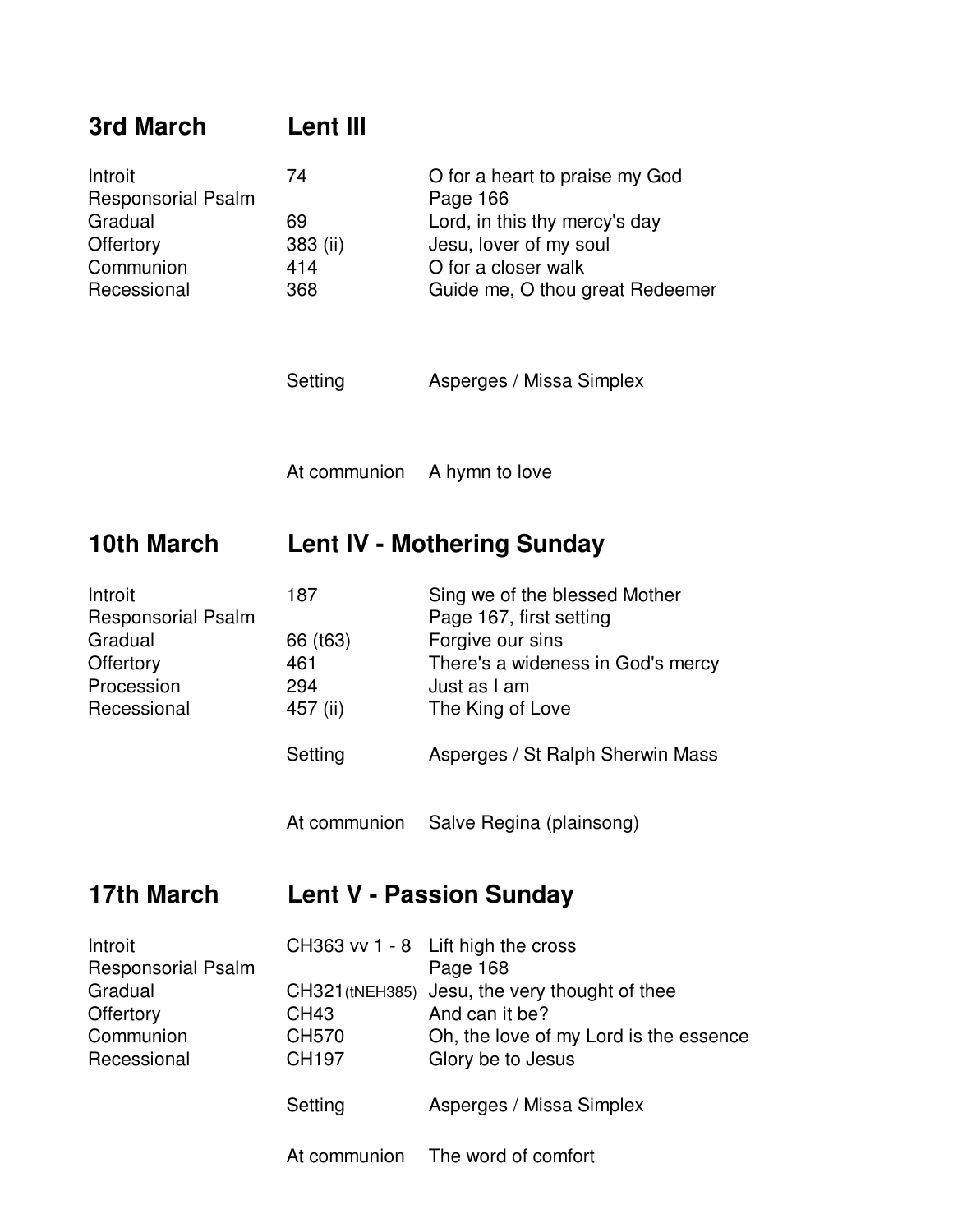# **24th March Lent VI - Palm Sunday**

| All glory, laud and honour        |
|-----------------------------------|
| Ride on, ride on                  |
| Page 29                           |
| Now, my soul, thy voice upraising |
| My song is love unknown           |
| O dearest Lord<br>89 (i)          |
| When I survey                     |
|                                   |
| 509                               |

Setting **Belmont Mass** 

At communion Drop drop slow tears

### **28th March Maundy Thursday**

| Introit                   | 439 (t257) | Praise to the holiest                  |
|---------------------------|------------|----------------------------------------|
| <b>Responsorial Psalm</b> |            | Page 30, first setting                 |
| Gradual                   | 305        | Soul of my Saviour                     |
| Offertory                 | 273        | And now, O Father, mindful of the love |
| Communion                 | 304        | Once, only once                        |
| Procession                | 268        | Of the glorious body telling           |
|                           |            |                                        |

Setting **Lourdes Gloria / Belmont Mass** 

| Foot washing    | Ubi caritas or NEH513     |
|-----------------|---------------------------|
| At communion    | An upper room             |
| Altar stripping | Ps 22 vv 1 - 22 (NEH 515) |

# **29th March Good Friday**

| As required | 95 | When I survey       |
|-------------|----|---------------------|
|             | 92 | There is a geenhill |